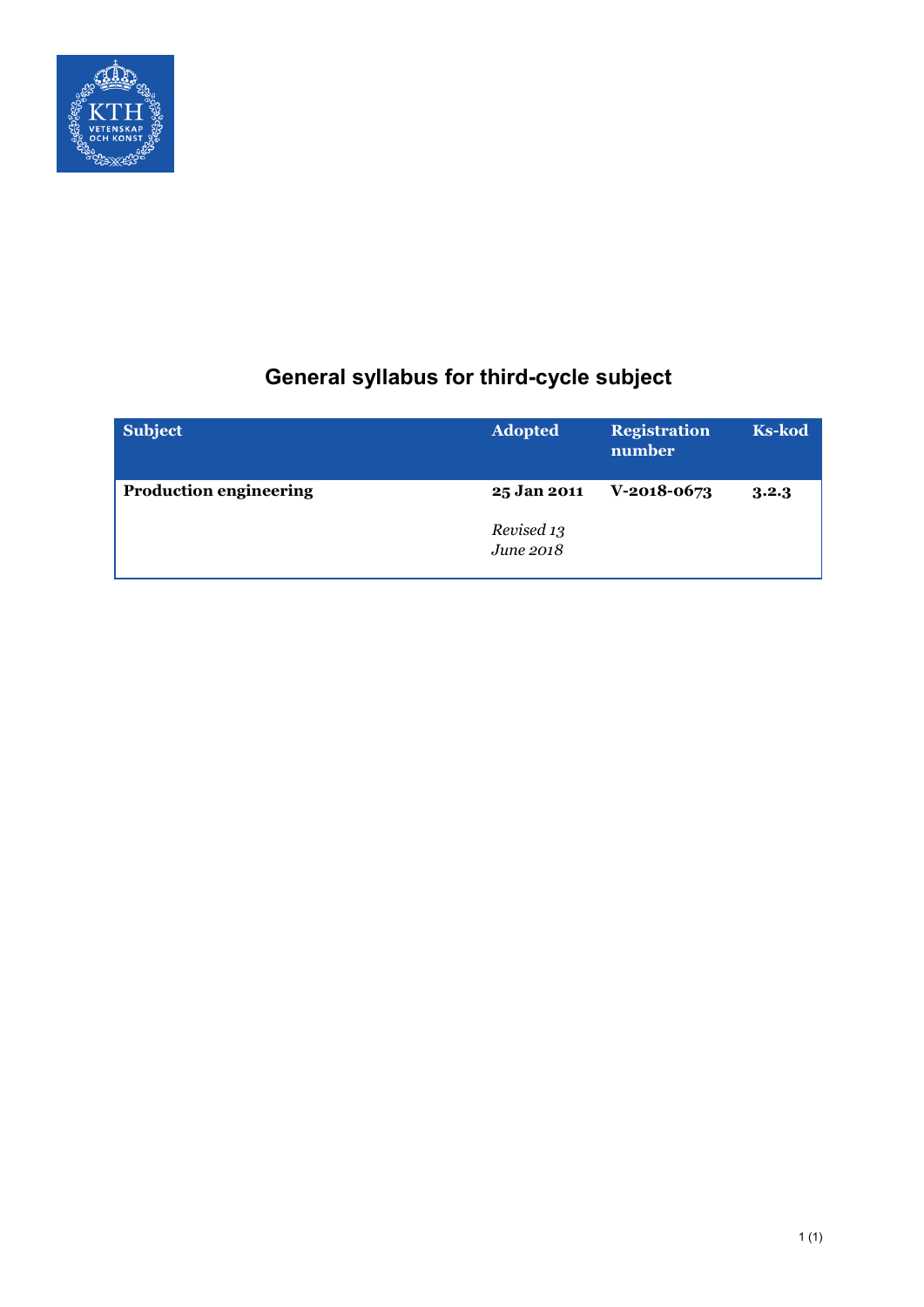## **General syllabus**

#### *Adopted by the faculty council/education committee: 25 Jan 2011*

*Revised: 13 Jun 2018*

## **Subject title in Swedish (and English translation)**

*State also whether the subject has specialisations.*

Industriell produktion (Eng. Production Engineering)

## **Subject description – Main content of the programme**

Department of Production Engineering conducts first and second-cycle education, third-cycle education and research in a wide scope of production engineering. These activities cover most of the key areas in modern production development and processes with close links to manufacturing industries.The programme's hallmark is a diversity of backgrounds, perspectives and analysis levels.

The third-cycle subject area is multidisciplinary and specialised towards:

- Structuring and operational management of sustainable production systems.
- Control systems and module development for adaptive production systems.
- Computer support and information management for collaborations in all parts of a product's life cycle.
- Assembly systems and robotics.
- Precision engineering.
- Industrial metrology and surface characterisation.
- Dynamic and structural analysis for machine tooling.
- Process technology for adapting new industrial materials.

Economic and business aspects are an integral part of the entire subarea.

## **Programme objectives based on Sweden's Higher Education Ordinance, Annex 2 – Qualifications Ordinance**

*Each doctoral student's individual study plan shall be designed to guarantee the possibility of attaining the qualitative targets in the Higher Education Ordinance and KTH's objectives. Attainment shall be evaluated for each individual doctoral student. This shall be done annually by monitoring the individual study plan. The latter shall comment on how, vis-à-vis the goals (i.e. targets and objectives), the programme's courses and thesis work achieve progression. Other activities (e.g. supervision and outward-oriented operations in line with education and public outreach) shall also be factored into this.*

*State the programme elements for promoting goal attainment. Other details are to be given in an appendix to the subject's study plan.*

#### *Knowledge and understanding*

*For a Degree of Doctor, the doctoral student shall demonstrate:*

*- Wide expertise in, and a systematic understanding of, the research domain; and, deep and current specialist knowledge in a delimited part of the research domain.*

*- Familiarity with scientific methodology in general and the specific research domain's methods in particular.*

The overall "knowledge and understanding" goals are primarily attained through course participation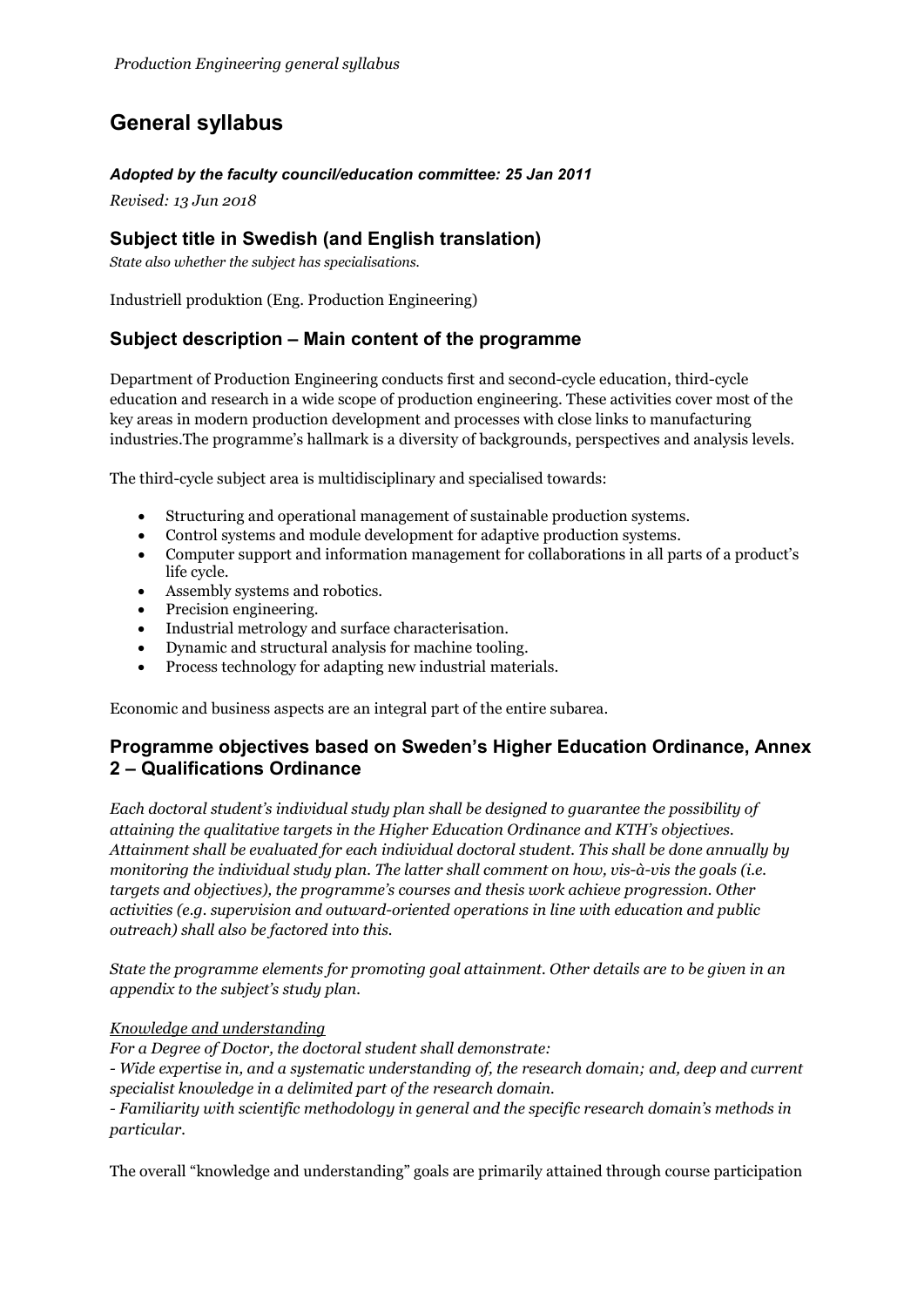and own, supervised research. In other words, these intended learning outcomes are attained individually by each doctoral student through:

- Compulsory courses. The purpose of examination in compulsory third-cycle courses is to ensure that each doctoral student has acquired wide expertise in, and systematic understanding of, the research domain and a broad understanding of scientific methodology in general.
- Recommended courses. The recommended courses all satisfy the purpose of further ensuring the doctoral student's wide expertise, insights and ability. They do this without reducing (through being made obligatory) the need for space for specialist, optional courses. These latter are established individually with each doctoral student.
- Optional courses. These are normally the specialised, subject-specific courses that each doctoral student attends to improve himself/herself in his/her individual research specialisation and, thereby, ensure his/her specialist knowledge and specialised methodological know-how. These courses are identified in consultations between doctoral student and supervisor.

## *Skills and abilities (communication ability included therein)*

*For a Degree of Doctor, the doctoral student shall:*

*- Demonstrate an aptitude for scientific analysis and synthesis, as well as for independent critical examination and assessment of new and complex phenomena, issues and situations.*

*- Demonstrate an ability to critically, independently, creatively and with scientific precision identify and formulate issues as well as plan and use appropriate methods to conduct research and other advanced assignments within given time frames and examine and evaluate this work.*

*- Via a thesis, demonstrate an ability to significantly contribute, through own research, to knowledge development.*

*- Demonstrate an ability, in both national and international contexts, to authoritatively present and discuss, orally and in writing, research and research results in dialogues with the scientific community and society in general.*

*- Demonstrate an ability to identify further knowledge needs.*

*- Demonstrate the potential (within research, education and other advanced, professional contexts) to contribute to societal development and others' learning.*

The overall "skills and abilities" goals are primarily attained through thesis work. However, there is support from courses and seminar activities. Students receive training in: studying, understanding and criticising scientific texts; and, being able to argue for or against own and others' results and interpretations. Training in communication also takes place through presentations at scientific conferences and internal seminars at the department (e.g. the "Friday seminar"). Doctoral students undertake departmental duties in the form of teaching. This helps to further develop communication abilities.

#### *Judgement and approach*

*For a Degree of Doctor, the doctoral student shall:*

*- Demonstrate intellectual independence and scientific probity as well as an ability to assess research ethicality.*

*- Demonstrate specialised insight into the possibilities and limitations of the discipline, its societal role and the responsibility people bear for how it is used.*

The overall "judgement and approach" goals are attained through supervision, faculty meeting discussions, courses and thesis work. The ability to assess research ethicality is trained in supervised thesis work and via ethics elements in the compulsory "Theory of science and research methodology" course. Intellectual independence is trained and tested in connection with the publishing of papers and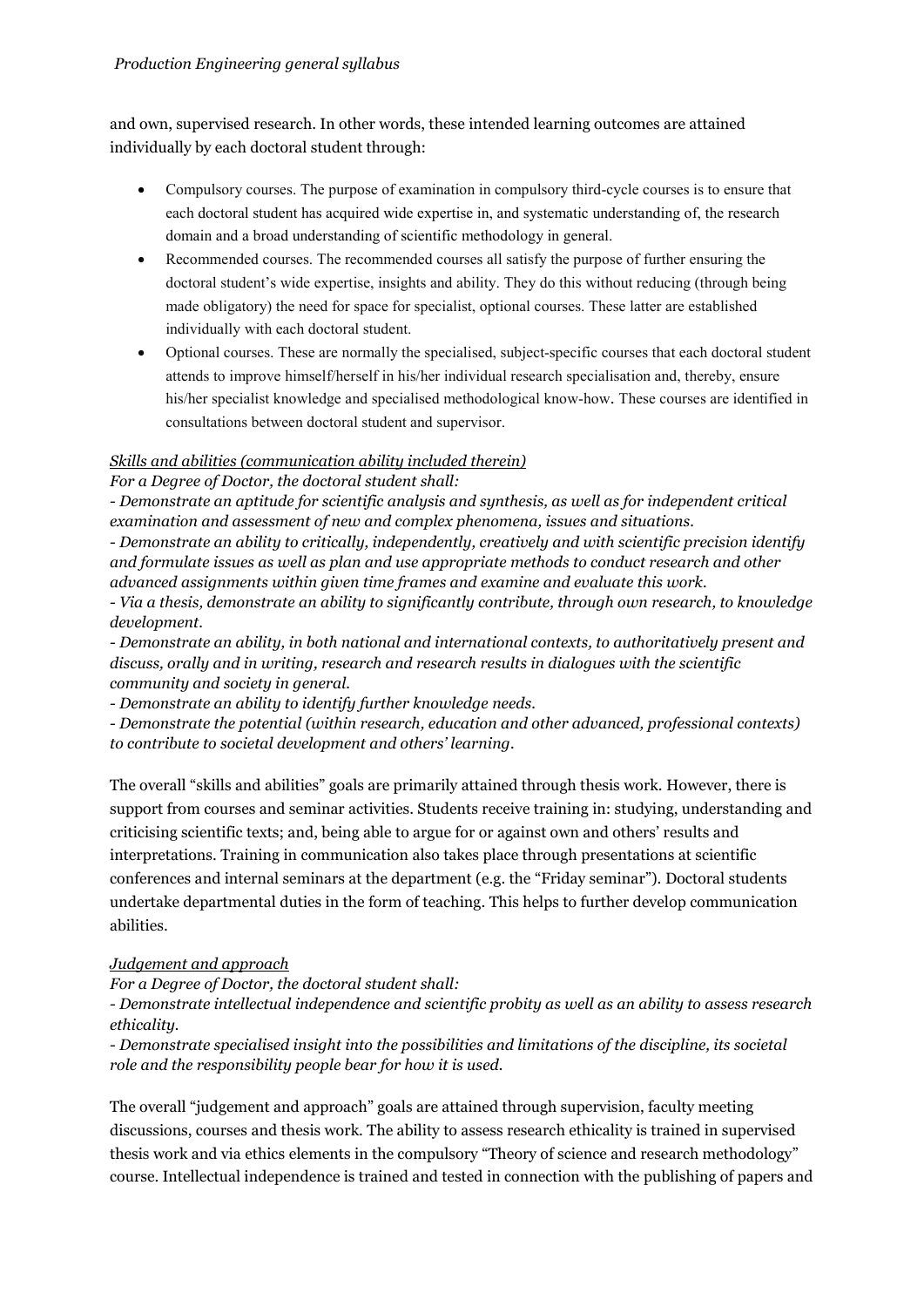in thesis work in general.

#### *Sustainable development*

*For a Degree of Doctor, the doctoral student shall: - Demonstrate knowledge of, and an ability to make, relevant environmental and ethical decisions in order to be able to contribute to sustainable societal development.*

It is considered that this goal is attained via, for example: adding a sustainability perspective to third-cycle courses; discussing environmental and ethical issues in seminars; and, optional, third-cycle courses on sustainable production and system development.

## **Specific entry requirements**

*Subject knowledge requirements and any language requirements are to be entered here.*

KTH's general entry requirements for admission to third-cycle education apply. Doctoral students are expected to be able to study and write scientific English and to speak English fluently.

## **Selection rules**

Admission of students to third-cycle education is decided by the head of the school. The selection basis is the degree of ability to benefit from third-cycle education. In the first instance, selection is based on documented material cited by the applicant. Other decision inputs such as applicant interviews and contacts with previous programme providers may also be important. Suitability for third-cycle education is determined by considering: grades; earlier activities; interests; and, capacity for independent judgement and critical analysis.

## **Content and examination of the course component**

Third-cycle education comprises a course component and a thesis requirement:

- A Degree of Licentiate requires 120 higher education credits (HECs), the thesis requirement providing at least 60 HECs and the course component at least 30 HECs (at least 15 of these being third-cycle and no more than 10 being first-cycle).
- A Degree of Doctor requires 240 higher education credits (HECs), the thesis requirement providing at least 150 HECs and the course component at least 60 HECs (at least 45 of these being third-cycle and no more than 10 being first-cycle).

It is recommended that most of the courses are taken in the first years of third-cycle education. However, acquiring specialist knowledge even later may often be relevant. It is important that course components are described and justified in the individual study plan. When selecting courses, third-cycle courses given by other university colleges, graduate schools and international networks should be taken into consideration.

All courses shall be approved by the doctoral student's principal supervisor and the director of the doctoral programme.

## **Compulsory courses for a Degree of Doctor**

To provide the necessary subject width and sufficient depth in specific areas for a Degree of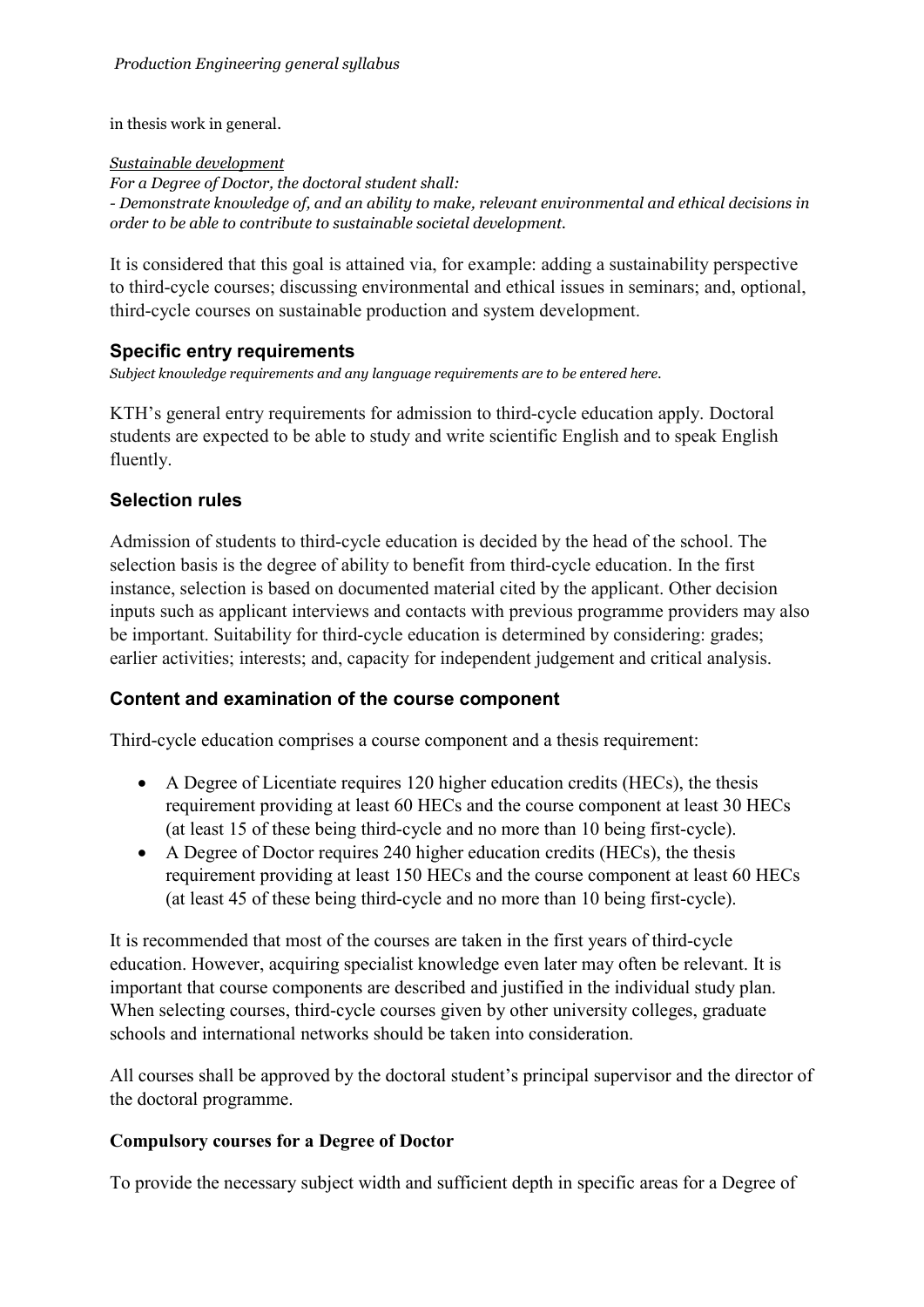Doctor in the Production Engineering third-cycle subject area, at least 60 HECs from thirdcycle courses are required. This includes the obligatory FMG3007 Scientific Methodology for Engineers course (7.5 HECs) or a similar course in scientific methodology.

## **Compulsory courses for a Degree of Licentiate**

For a Degree of Licentiate in the Production Engineering third-cycle subject area, at least 30 HECs from third-cycle courses are required. This includes the obligatory FMG3007 Scientific Methodology for Engineers course (7.5 HECs) or an equivalent course in scientific methodology.

## **Recommended courses**

There is a high degree of flexibility when deciding the courses that can be included in the programme. For each doctoral student, the course component shall be planned in consultation with the supervisors and, so that the courses are linked up with the knowledge gathering that is required in research projects, documented in the individual study plan.

If agreed with the principal supervisor, course points from previous programmes can be credited. When crediting, regulations in KTH's Qualifications Ordinance for third-cycle degrees shall be observed. For first and second-cycle study courses and programmes up to 240 HECs, there can be no transfer of credits. There can be no transfer of credits for courses required as part of the specific entry requirements for third-cycle education.

Further course components that the person responsible for the subject area and the student jointly assess as important for the academic paper/thesis work may also be included in the overall course component of a licentiate or doctoral degree. These credit-meriting activities may be: individual literature courses; advanced involvement in the department's research activities; or, other advanced operations linked to science. Transfer from such activities requires advance agreement between the principal supervisor and the student (the number of credits being established in the individual study plan). For the transfer of credits from massive open online courses (MOOCs) to be possible within the framework a doctoral or licentiate degree, said credits must be approved in advance by the doctoral programme's director (DA).

Courses in teaching and learning in higher education are a requirement if, during his/her programme, the doctoral student assists with KTH's first or second-cycle teaching.

The following courses are strongly recommended for all doctoral students in the Production Engineering third-cycle subject area:

- LH200V "Basic communication and teaching" (GKU), 3 HECs, (course in teaching and learning in higher education – compulsory for doctoral students who, during their programmes, assist with KTH's first or second-cycle teaching).
- AK3015 "The persevering researcher", 2 HECs.
- DS3102 Writing Scientific Articles, 5 HECs.

## **Scientific conferences**

Participation in scientific conferences is a central element in all third-cycle education and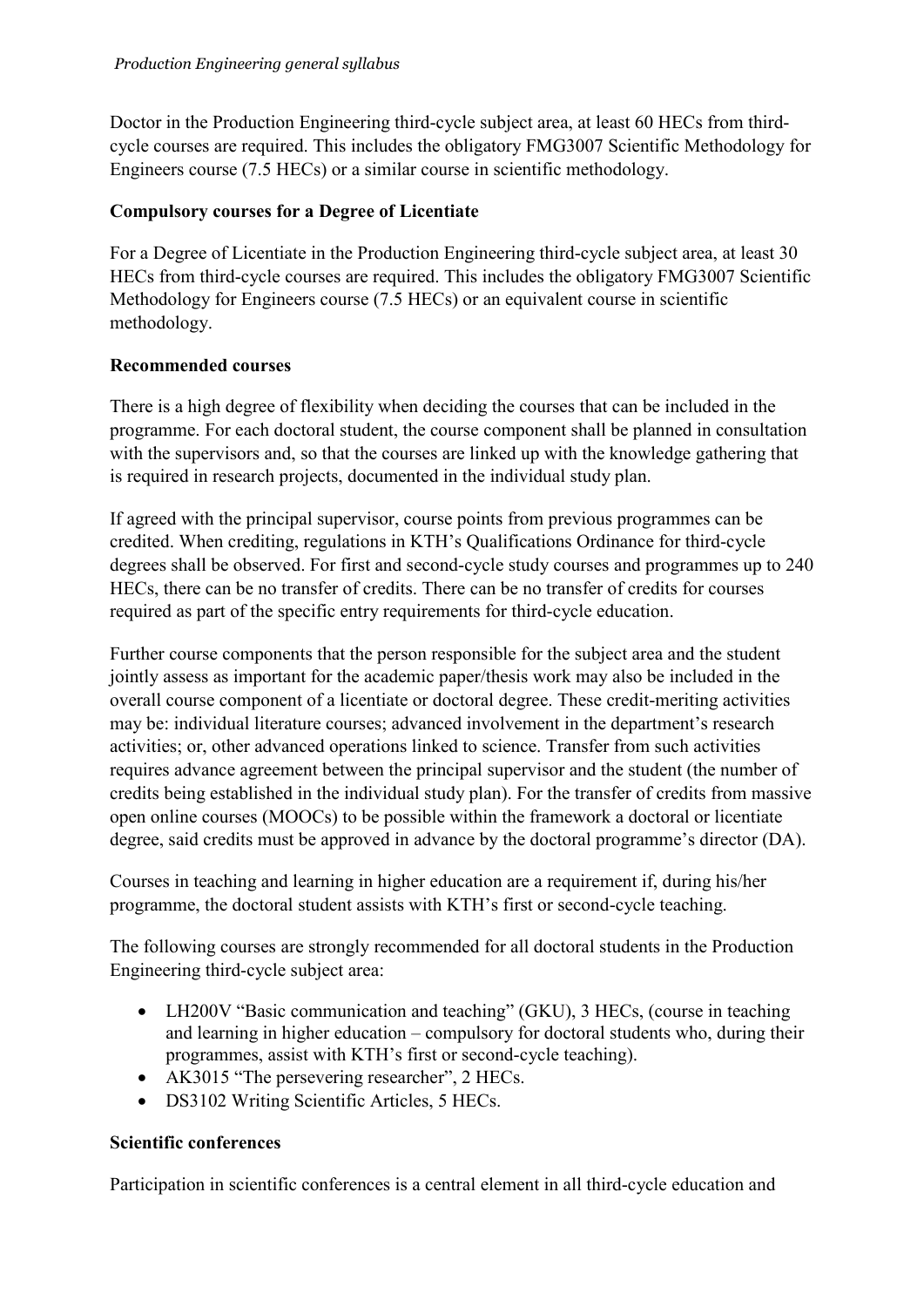qualifies for credits. The student's participation in, and presentation of his/her own paper at, an international scientific conference that is relevant to the subject receives 1 HEC. In total, no more than 5 HECs can be awarded for conference participation.

Conference participation must be planned in advance with the principal supervisor.

## **Higher education requirements**

#### **Degree of Doctor**

*The award of a Degree of Doctor requires 240 HECs. The thesis shall provide at least 120 HECs in this.*

#### Thesis

#### *Quality and any other thesis requirements.*

Thesis work is a compulsory part of third-cycle education. Said work is aimed at the doctoral student developing an ability to make independent contributions to research and the scientific community. The thesis can be written either as a monograph or as a compilation of scientific papers. In this latter case, the thesis shall have a separately edited, introductory summary. Irrespective of form, the thesis is assessed as an entirety. A doctoral thesis can build on a licentiate dissertation.

The thesis shall normally be written in English. A thesis in Swedish requires permission from the director of third-cycle education (FA).

Continuous publication throughout third-cycle education enables individual assessment of the various parts of the thesis. It also provides opportunity for interaction with, and feedback from, other researchers. This can facilitate thesis work. Publications should be planned in the individual study plan.

To facilitate research project work and improve its quality, the research student shall take part in national and international conferences in the relevant area of knowledge.

A thesis for a Degree of Doctor shall include new theoretical or empirical research results that, in the chosen subject area, the doctoral student has developed via theoretical or empirical research projects. It shall also include an overview of earlier research in the chosen subject area and shall position the doctoral student's contribution in relation to earlier research. Regardless of whether the doctoral thesis is presented as a monograph or as a compilation of scientific papers, it shall be of such quality that it is assessed to equate to at least four papers published in internationally recognised, peer-reviewed scientific journals.

The quality of the individual doctoral student's research is ensured via an established peer process. Each doctoral student shall present his/her research on at least:

- 1. Two occasions for a Degree of Licentiate (research plan after around one year and licentiate seminar).
- 2. Three occasions for a Degree of Doctor (research plan after around 1 year, licentiate seminar – or "midway seminar" if the doctoral student is going directly to the Degree of Doctor – and final seminar 3 to 5 months before the public defence of the doctoral thesis).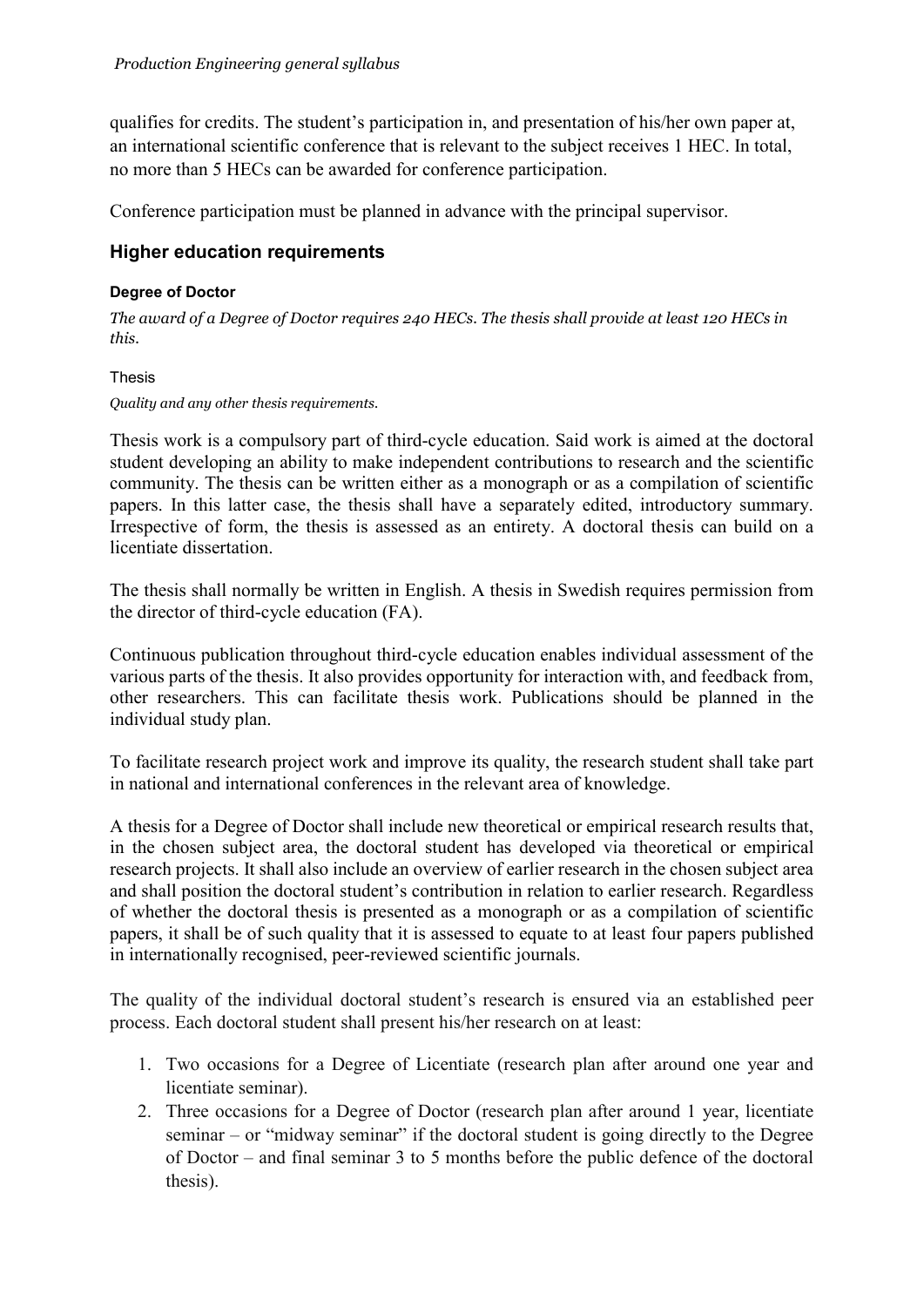These seminars are held within the "Friday seminar" framework in which all doctoral students and researchers linked to the programme actively participate. At each seminar, the manuscript is reviewed by an expert, external reviewer/opponent who is not involved in the doctoral student's work. At each seminar, someone inside the programme's supervisor assembly is appointed as chair.

Additionally, KTH's and the School of Industrial Engineering and Management's quality assurance procedures apply to the public defence of doctoral theses.

#### Courses

A Degree of Doctor in the subject requires 60 HECs from courses.

#### **Degree of Licentiate**

*The award of a Degree of Licentiate requires at least 120 HECs. An academic paper shall provide at least 60 HECs in this.*

Academic paper

*Quality and any other academic paper requirements.*

An academic paper for a Degree of Licentiate shall include an application of existing scientific knowledge that, via theoretical or empirical research projects, the student has developed in a new area. It shall also include an overview of earlier research in the subject area.

The licentiate dissertation shall be of such quality that it is judged capable of forming the basis of at least two papers that could be published in internationally recognised, peerreviewed journals (or at equivalent conferences).

After approval by the principal supervisor, the academic paper is to be presented at a public seminar with an external reviewer.

Courses

A Degree of Licentiate in the subject requires 30 HECs from courses.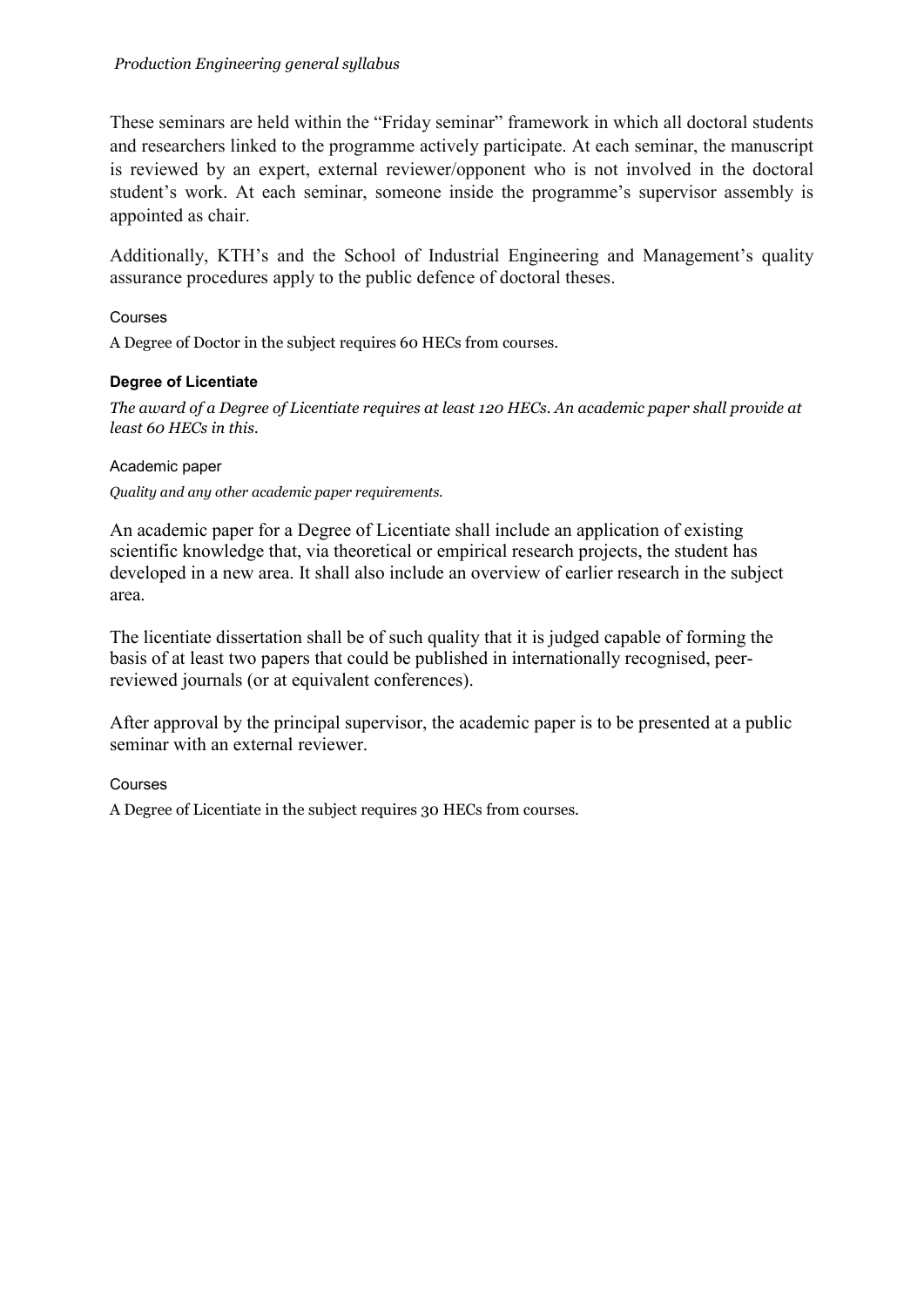#### *Appendix*

*Qualitative targets (KTH's objectives included therein), as per the Higher Education Ordinance (Appendix 2 – Qualifications Ordinance) for concretising the subject and how the programme is structured to support the attainment of goals (targets and objectives) by doctoral students.*

#### **Degree of Doctor**

| Qualitative targets as per the<br><b>Higher Education Ordinance</b><br>(Appendix 2 - Qualifications<br>Ordinance)                                                                                 | <b>Concretisation and</b><br>adaptation of goals to<br><b>Production Engineering</b>                                                                                                                                                  | Programme elements for<br>promoting goal attainment                                                                                                                                                                                                                                                                                                                                                                                                                                                         |
|---------------------------------------------------------------------------------------------------------------------------------------------------------------------------------------------------|---------------------------------------------------------------------------------------------------------------------------------------------------------------------------------------------------------------------------------------|-------------------------------------------------------------------------------------------------------------------------------------------------------------------------------------------------------------------------------------------------------------------------------------------------------------------------------------------------------------------------------------------------------------------------------------------------------------------------------------------------------------|
| For a Degree of Doctor, the<br>doctoral student shall:                                                                                                                                            |                                                                                                                                                                                                                                       |                                                                                                                                                                                                                                                                                                                                                                                                                                                                                                             |
| Demonstrate: wide expertise in,<br>and a systematic understanding<br>of, the research domain; and,<br>deep and current specialist<br>knowledge in a delimited part of<br>the research domain.     | Demonstrate: wide expertise in, and<br>a systematic understanding of,<br>research in production engineering;<br>and, deep and current specialist<br>knowledge in the research focus<br>areas detailed in the subject's study<br>plan. | It is considered that this goal is<br>attained by, for example, taking part in<br>third-cycle courses and reading and<br>following relevant scientific literature.<br>Goal attainment can be checked via, for<br>example: the writing of well-balanced<br>introductions and backgrounds to<br>scientific papers, conference<br>submissions and the introduction to<br>the doctoral thesis; and, the ability to<br>present and discuss (at conferences<br>and seminars) own and others'<br>research results. |
| Demonstrate familiarity with<br>scientific methodology in general<br>and the specific research domain's<br>methods in particular.                                                                 | Demonstrate familiarity with<br>scientific methodology in general<br>and with commonly used methods in<br>the production engineering research<br>domain in particular.                                                                | It is considered that this goal is<br>attained and checked via: taking part in<br>compulsory third-cycle methodology<br>courses; and, in scientific papers,<br>identifying and using current (for the<br>area) methods in solving proposed<br>research issues.                                                                                                                                                                                                                                              |
| Demonstrate an aptitude for<br>scientific analysis and synthesis,<br>as well as for independent critical<br>examination and assessment of<br>new and complex phenomena,<br>issues and situations. | Demonstrate an aptitude for<br>scientific analysis and synthesis as<br>well as for independent, critical<br>review and assessment of new and<br>complex phenomena, issues and<br>situations.                                          | It is considered that this goal is<br>attained and checked via, for example,<br>having: identified not previously<br>observed phenomena and, as a result<br>thereof, proposed new research issues;<br>contributed a scientific explanation;<br>and, drawn relevant conclusions in<br>scientific papers and conference<br>submissions that the doctoral student<br>has written/co-written.                                                                                                                   |
| Demonstrate an ability to<br>critically, independently,<br>creatively and with scientific<br>precision identify and formulate<br>issues as well as plan and use<br>appropriate methods to conduct | Demonstrate an ability to critically,<br>independently, creatively and with<br>scientific precision identify and<br>formulate issues as well as plan and<br>use appropriate methods to conduct<br>research and other advanced         | It is considered that this goal is<br>attained and checked via, for example:<br>critical examination of work in the<br>domain (summarised in the scientific<br>papers that the doctoral student has<br>written/co-written and in the doctoral                                                                                                                                                                                                                                                               |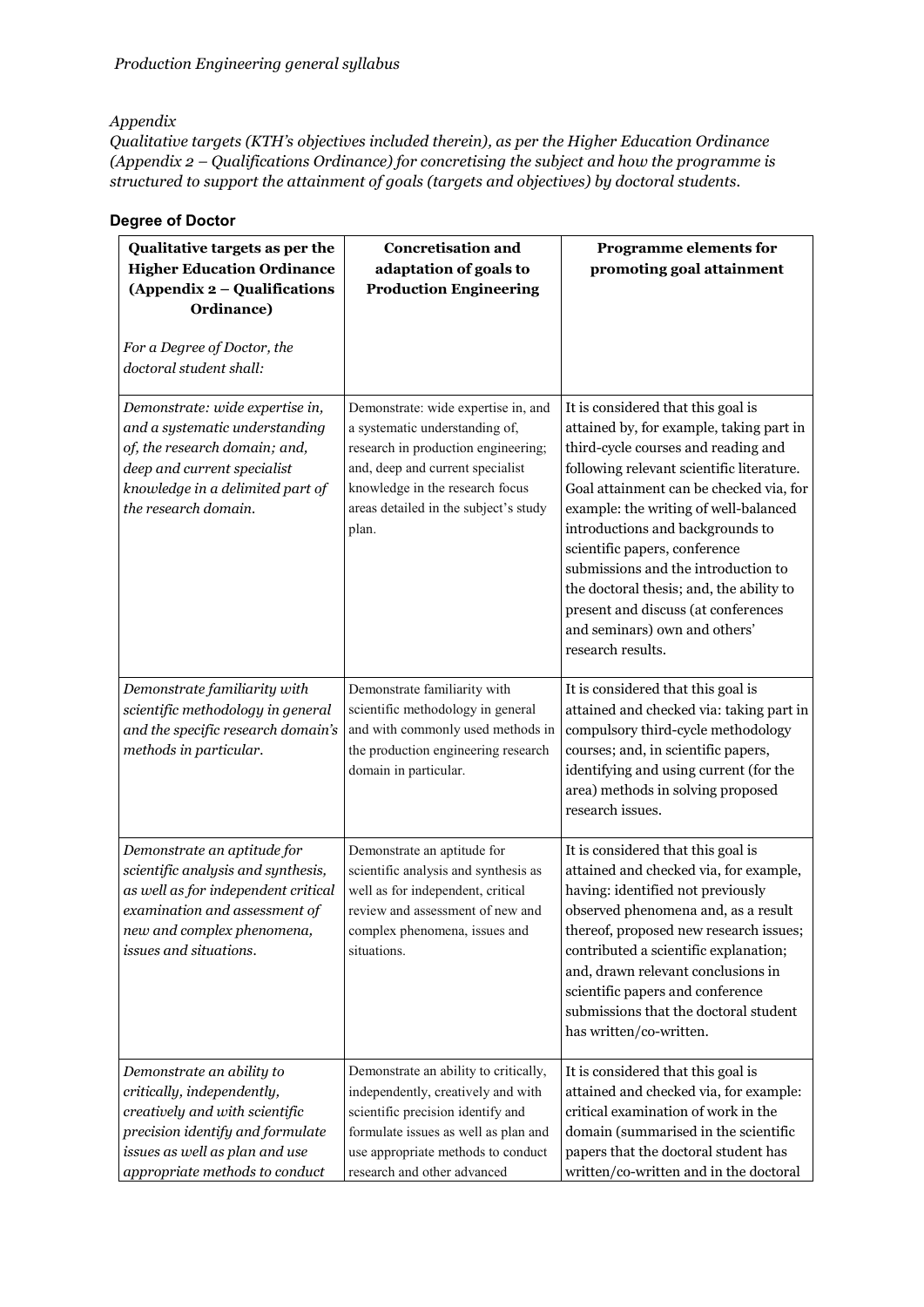| Qualitative targets as per the<br><b>Higher Education Ordinance</b><br>(Appendix 2 - Qualifications<br>Ordinance)<br>For a Degree of Doctor, the<br>doctoral student shall:                                                                               | <b>Concretisation and</b><br>adaptation of goals to<br><b>Production Engineering</b>                                                                                                                                                                   | <b>Programme elements for</b><br>promoting goal attainment                                                                                                                                                                                                                                                   |
|-----------------------------------------------------------------------------------------------------------------------------------------------------------------------------------------------------------------------------------------------------------|--------------------------------------------------------------------------------------------------------------------------------------------------------------------------------------------------------------------------------------------------------|--------------------------------------------------------------------------------------------------------------------------------------------------------------------------------------------------------------------------------------------------------------------------------------------------------------|
| research and other advanced<br>assignments within given time<br>frames and examine and evaluate<br>this work.                                                                                                                                             | assignments within given time<br>frames and examine and evaluate<br>this work.                                                                                                                                                                         | thesis); and, based on the foregoing<br>knowledge, appropriate choice of<br>methodology for solving proposed<br>research issues. The final assessment of<br>goal attainment here is made by the<br>examining committee at the public<br>defence of the thesis.                                               |
| Via a thesis, demonstrate an<br>ability to significantly contribute,<br>through own research, to<br>knowledge development.                                                                                                                                | Via a thesis, demonstrate an<br>ability to significantly contribute,<br>through own research, to<br>knowledge development in the<br>production engineering research<br>domain.                                                                         | It is considered that this goal is<br>attained and checked via a thesis<br>approved by an examining committee.                                                                                                                                                                                               |
| Demonstrate an ability, in both<br>national and international<br>contexts, to authoritatively<br>present and discuss, orally and in<br>writing, research and research<br>results in dialogues with the<br>scientific community and society<br>in general. | Demonstrate an ability, in both<br>national and international contexts,<br>to authoritatively present and<br>discuss, orally and in writing,<br>research and research results in<br>dialogues with the scientific<br>community and society in general. | It is considered that this goal is<br>attained via, for example:<br>presentations at scientific conferences;<br>and/or, presentations in an industrial<br>context. It is considered that it is<br>attained and checked via a thesis that is<br>defended in public and approved by an<br>examining committee. |
| Demonstrate an ability to identify<br>further knowledge needs.                                                                                                                                                                                            | Demonstrate an ability to identify<br>further knowledge needs.                                                                                                                                                                                         | It is considered that this goal is<br>attained via, for example, the need for<br>new knowledge having been identified<br>and having led to proposals for new<br>research. To a certain extent, this is<br>documented in scientific papers and<br>should be discussed in the thesis.                          |
| Demonstrate the potential (within<br>research, education and other<br>advanced, professional contexts)<br>to contribute to societal<br>development and others' learning.                                                                                  | Demonstrate the potential<br>(within research, education and<br>other advanced, professional<br>contexts) to contribute to societal<br>development and others'<br>learning.                                                                            | It is considered that this goal is<br>attained via, for example: teaching in<br>first and second-cycle education or in<br>company presentations; contributing<br>to supervision of degree projects; or,<br>transferring knowledge to any<br>industrial partners.                                             |
| Demonstrate intellectual<br>independence and scientific<br>probity as well as an ability to<br>assess research ethicality.                                                                                                                                | Demonstrate intellectual<br>independence and scientific<br>probity as well as an ability to<br>assess research ethicality.                                                                                                                             | It is considered that this goal is<br>attained via ethical aspects having been<br>assessed and discussed with the<br>supervisor (to the extent that this has<br>been relevant in selecting and framing<br>research problems). The impact the                                                                 |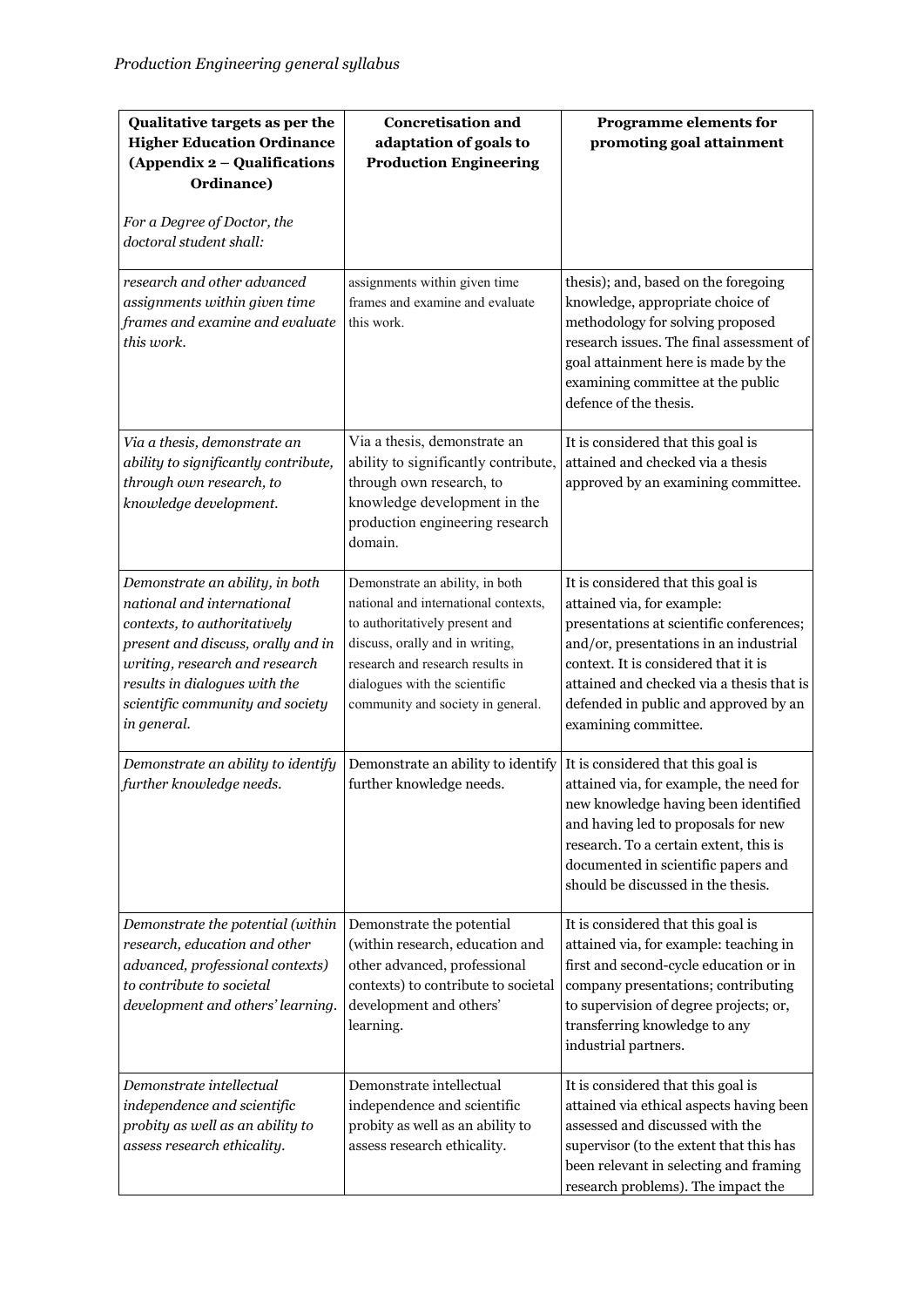| Qualitative targets as per the<br><b>Higher Education Ordinance</b><br>(Appendix 2 – Qualifications<br>Ordinance)<br>For a Degree of Doctor, the<br>doctoral student shall:                                        | <b>Concretisation and</b><br>adaptation of goals to<br><b>Production Engineering</b>                                                                                                 | <b>Programme elements for</b><br>promoting goal attainment                                                                                                                                                                                                                                                                                               |
|--------------------------------------------------------------------------------------------------------------------------------------------------------------------------------------------------------------------|--------------------------------------------------------------------------------------------------------------------------------------------------------------------------------------|----------------------------------------------------------------------------------------------------------------------------------------------------------------------------------------------------------------------------------------------------------------------------------------------------------------------------------------------------------|
|                                                                                                                                                                                                                    |                                                                                                                                                                                      | research results will have on society in<br>general should be discussed with the<br>supervisor. Intellectual independence<br>is made evident through the research<br>student's own initiatives being clearly<br>explained in the thesis. Scientific<br>probity is checked via, for example, the<br>plagiarism check to which the thesis is<br>subjected. |
| Demonstrate specialised insight<br>into the possibilities and<br>limitations of the discipline, its<br>societal role and the responsibility<br>people bear for how it is used.                                     | Demonstrate specialised insight<br>into the possibilities and<br>limitations of the discipline, its<br>societal role and the<br>responsibility people bear for<br>how it is used.    | By taking part in and monitoring<br>discussions and debates in the local<br>scientific environment (the<br>department) and in a wider context.                                                                                                                                                                                                           |
| (KTH's objectives for ESD)<br>Demonstrate knowledge of, and<br>an ability to make, relevant<br>environmental and ethical<br>decisions in order to be able to<br>contribute to sustainable societal<br>development. | Demonstrate knowledge of, and<br>an ability to make, relevant<br>environmental and ethical<br>decisions in order to be able to<br>contribute to sustainable societal<br>development. | It is considered that this goal is<br>attained via, for example: adding a<br>sustainability perspective to third-cycle<br>courses; discussing environmental and<br>ethical issues in seminars; and,<br>optional, third-cycle courses on<br>sustainable production.                                                                                       |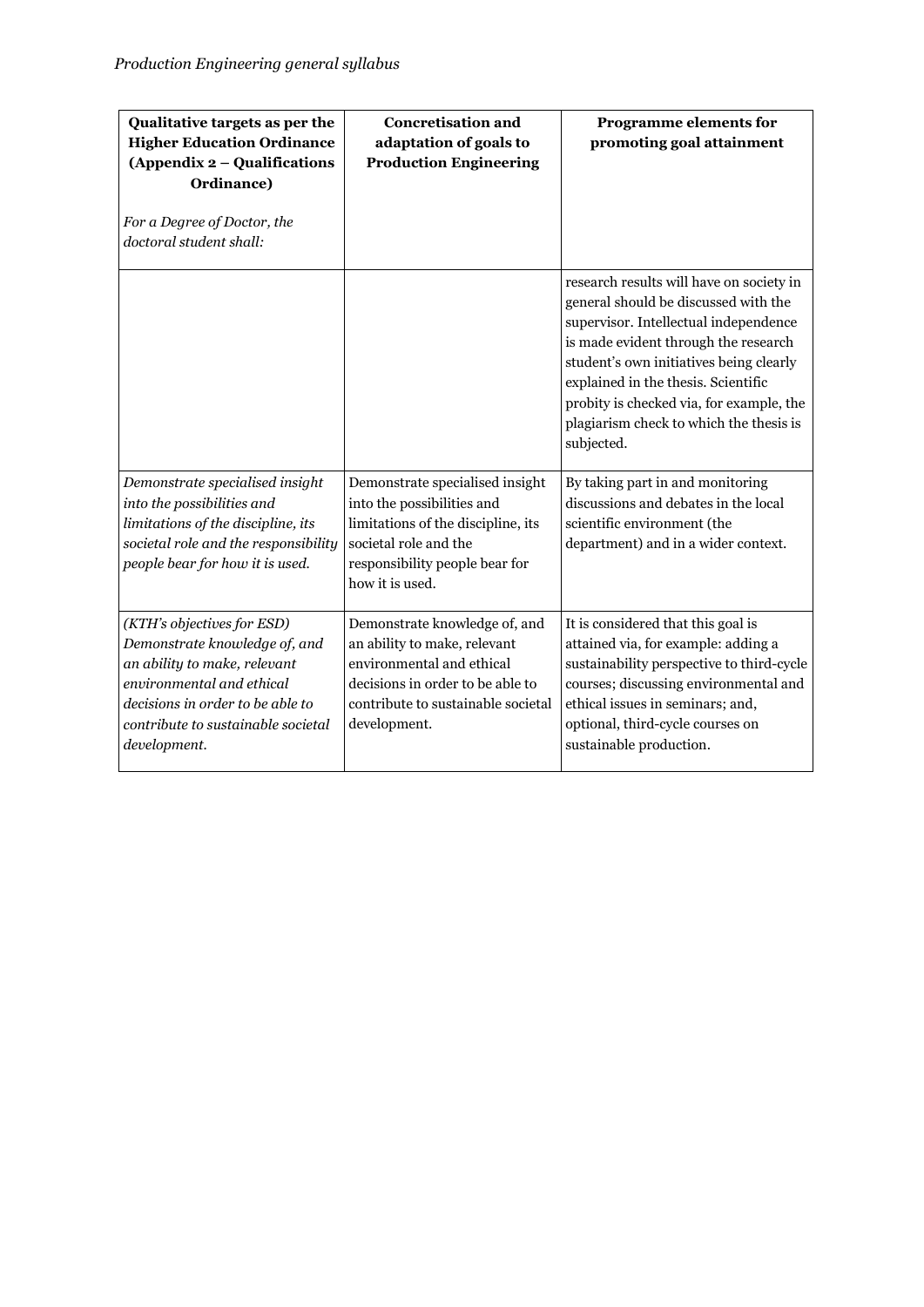## **Degree of Licentiate**

| Qualitative targets as per the<br><b>Higher Education Ordinance</b><br>(Appendix 2 - Qualifications<br>Ordinance)<br>For a Degree of Licentiate,<br>doctoral students shall:                                                                                                                                                                                                           | <b>Concretisation and</b><br>adaptation of goals to<br><b>Production Engineering</b>                                                                                                                                                                                                                                                                                                   | <b>Programme elements for</b><br>promoting goal attainment                                                                                                                                                                                                                                                                                                                                                                                                                                                             |
|----------------------------------------------------------------------------------------------------------------------------------------------------------------------------------------------------------------------------------------------------------------------------------------------------------------------------------------------------------------------------------------|----------------------------------------------------------------------------------------------------------------------------------------------------------------------------------------------------------------------------------------------------------------------------------------------------------------------------------------------------------------------------------------|------------------------------------------------------------------------------------------------------------------------------------------------------------------------------------------------------------------------------------------------------------------------------------------------------------------------------------------------------------------------------------------------------------------------------------------------------------------------------------------------------------------------|
| Demonstrate knowledge and<br>understanding in the research<br>domain (current specialist<br>knowledge in a delimited part of<br>this included therein) and<br>specialised knowledge of scientific<br>methodology in general and the<br>specific research domain's<br>methods in particular.                                                                                            | Demonstrate knowledge and<br>understanding in the production<br>engineering research domain<br>(current specialist knowledge in a<br>delimited part of this included<br>therein) and specialised knowledge<br>of scientific methodology in<br>general and the specific research<br>domain's methods in particular.                                                                     | It is considered that this goal is<br>attained by, for example, taking part<br>in third-cycle courses and reading<br>and following relevant scientific<br>literature. Goal attainment can be<br>checked via, for example: the writing<br>of well-balanced introductions and<br>backgrounds to scientific papers,<br>conference submissions and the<br>introduction to the licentiate<br>dissertation; and, the ability to<br>present and discuss (at conferences<br>and seminars) own and others'<br>research results. |
| Demonstrate an ability to<br>critically, independently,<br>creatively and with scientific<br>precision identify and formulate<br>issues as well as plan and use<br>appropriate methods to conduct a<br>limited research project and other<br>advanced assignments within<br>given time frames and, thereby, to<br>contribute to knowledge<br>development and to evaluate this<br>work. | Demonstrate an ability to<br>critically, independently, creatively<br>and with scientific precision<br>identify and formulate issues as<br>well as plan and use appropriate<br>methods to conduct a limited<br>research project and other<br>advanced assignments within<br>given time frames and, thereby, to<br>contribute to knowledge<br>development and to evaluate this<br>work. | It is considered that this goal is<br>attained and checked via, for<br>example: critical examination of<br>work in the domain (summarised in<br>the scientific papers that the doctoral<br>student has written/co-written and<br>in the licentiate dissertation); and,<br>based on the foregoing knowledge,<br>appropriate choice of methodology<br>for solving proposed research issues.                                                                                                                              |
| Demonstrate an ability, in both<br>national and international<br>contexts, to present and discuss,<br>orally and in writing, research<br>and research results in dialogues<br>with the scientific community and<br>society in general.                                                                                                                                                 | Demonstrate an ability, in both<br>national and international<br>contexts, to clearly present and<br>discuss, orally and in writing,<br>research and research results in<br>dialogues with the scientific<br>community and society in general.                                                                                                                                         | It is considered that this goal is<br>attained via, for example:<br>presentations at scientific<br>conferences; and/or, presentations<br>in an industrial context. It is<br>considered that it is attained and<br>checked via a dissertation that is<br>discussed at a licentiate seminar and<br>approved by an examiner.                                                                                                                                                                                              |
| Demonstrate the skills necessary<br>to independently participate in<br>research and development work<br>and to work independently in<br>other advanced operations.                                                                                                                                                                                                                     | Demonstrate the skills necessary<br>to independently participate in<br>research and development work<br>and to work independently in<br>other advanced operations.                                                                                                                                                                                                                     | It is considered that this goal is<br>attained via, for example: the need<br>for new knowledge having been<br>identified and having led to<br>proposals for new research; and, the<br>transferring of knowledge to any                                                                                                                                                                                                                                                                                                 |